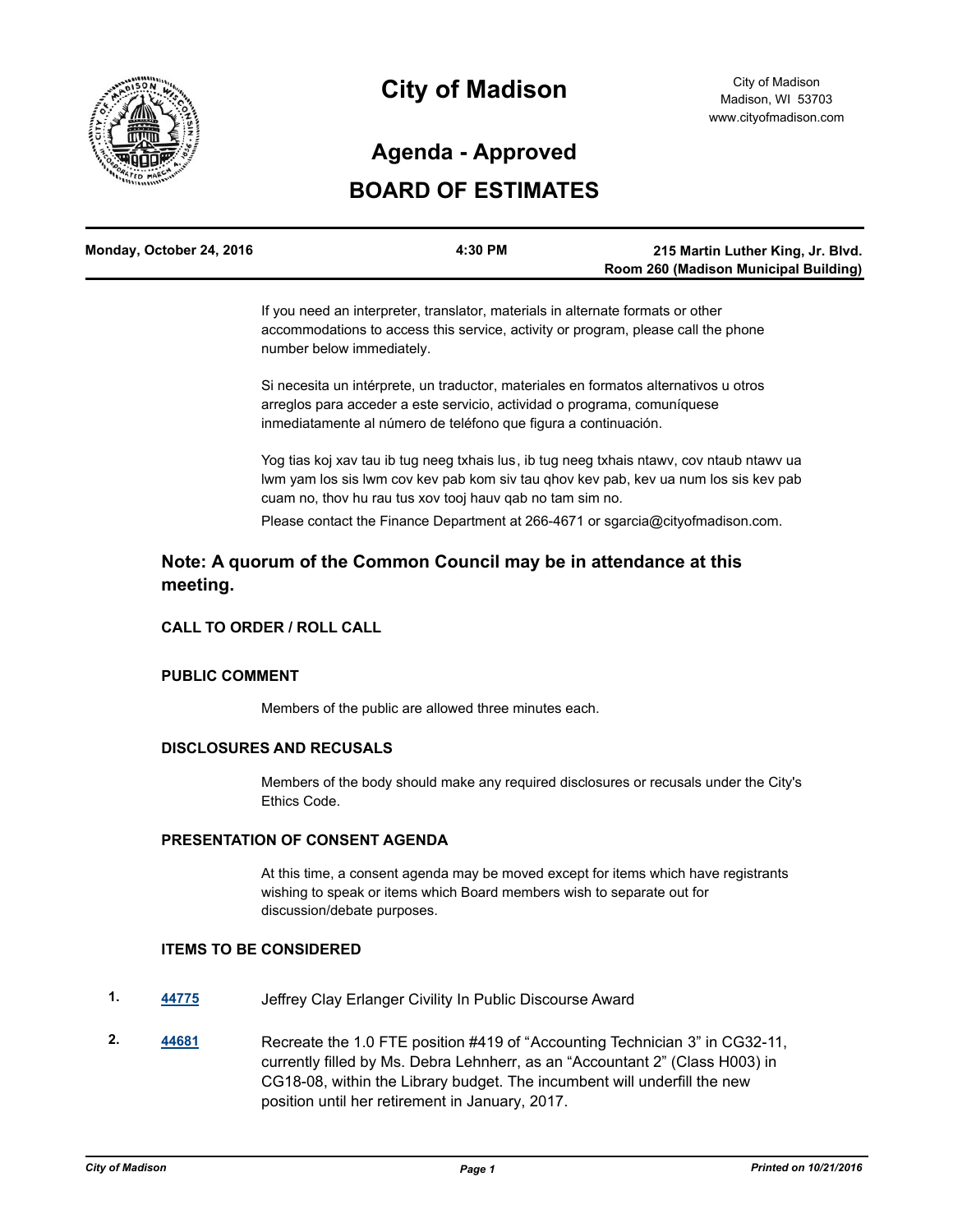**3. [44708](http://madison.legistar.com/gateway.aspx?m=l&id=/matter.aspx?key=48860)** Recreating the vacant position #612 from a .50 FTE Clerk Typist 2 (CG20, R06)

to a .60 FTE Clerk Typist 2 in the Economic Development Division budget.

| 4.  | 44719 | Authorizing the increase of Police Department fleet vehicles by one and<br>amending the 2016 Operating Budget to reallocate funds for the purchase of a<br>full size SUV                                                                                                                                                                                                                                                                                                                                                                                                                              |
|-----|-------|-------------------------------------------------------------------------------------------------------------------------------------------------------------------------------------------------------------------------------------------------------------------------------------------------------------------------------------------------------------------------------------------------------------------------------------------------------------------------------------------------------------------------------------------------------------------------------------------------------|
| 5.  | 44720 | Authorizing the Mayor and Chief of Police to accept a \$37,880 USDOJ COPS<br>Community Policing Development grant award for the Madison Police<br>Department's South Madison Police-Community Advisory Board pilot program;<br>and amend budgets accordingly.                                                                                                                                                                                                                                                                                                                                         |
| 6.  | 44620 | Authorizing the Mayor, City Clerk and Chief of Police to accept a \$700,000<br>Smart Policing Initiative grant award for the Madison Police Department's<br>Madison Addiction Recovery Initiative; and amend budgets accordingly.                                                                                                                                                                                                                                                                                                                                                                     |
| 7.  | 44829 | Accepting the recommendation of the Madison Police Department Policy and<br>Procedure Review Ad Hoc Committee to select Michael J. Gennaco d/b/a OIR<br>Group as the expert consultant to conduct the review of the Madison Police<br>Department.                                                                                                                                                                                                                                                                                                                                                     |
| 8.  | 44763 | Amending the 2016 Capital Budget of Stormwater Utility to Correct the Funding<br>of Project 10924, LB Lands Purchase.                                                                                                                                                                                                                                                                                                                                                                                                                                                                                 |
| 9.  | 44754 | To approve the schedule of Special Charges for the State Street Mall/Capitol<br>Concourse for 2015/16 Maintenance Charges.                                                                                                                                                                                                                                                                                                                                                                                                                                                                            |
| 10. | 44741 | Amending the 2016 Capital Budget of Sewer Utility to exchange Revenue Bond<br>funding of certain capital projects with Utility Reserves funding.                                                                                                                                                                                                                                                                                                                                                                                                                                                      |
| 11. | 44734 | Amending Section 9.50(4)(a), creating Section 9.50(4)(d), amending Sections<br>23.39(1), (4), and (5) of the Madison General Ordinances to provide an<br>exception for dogs and cats to not receive a rabies vaccination.                                                                                                                                                                                                                                                                                                                                                                             |
| 12. | 44179 | Amending Sections 7.07(8)(g), 7.07(10), 7.08(1), 7.08(7)(b), (c) & (e), 7.15(1),<br>7.15(3), 7.15(6)(a)2. & (b), 7.50, and 7.51; creating Sections 7.07(9), 7.08(7)(j)<br>& (k), and 7.15(6)(d)1. e. & f.; renumbering Sections 7.07(9) through (11) to (10)<br>through (12), respectively; and amending Section 1.08(3)(b) of the Madison<br>General Ordinances to revise several sections in the Health Code in order to<br>reflect State-level changes, update administrative sections and amend the fee<br>structure to better reflect the work required of Public Health Madison Dane<br>County. |
| 13. | 44265 | Amending Sec. 13.18 and Sec. 1.08(3)(a) of the Madison General Ordinances<br>to update the lead water service line requirements and penalty.                                                                                                                                                                                                                                                                                                                                                                                                                                                          |